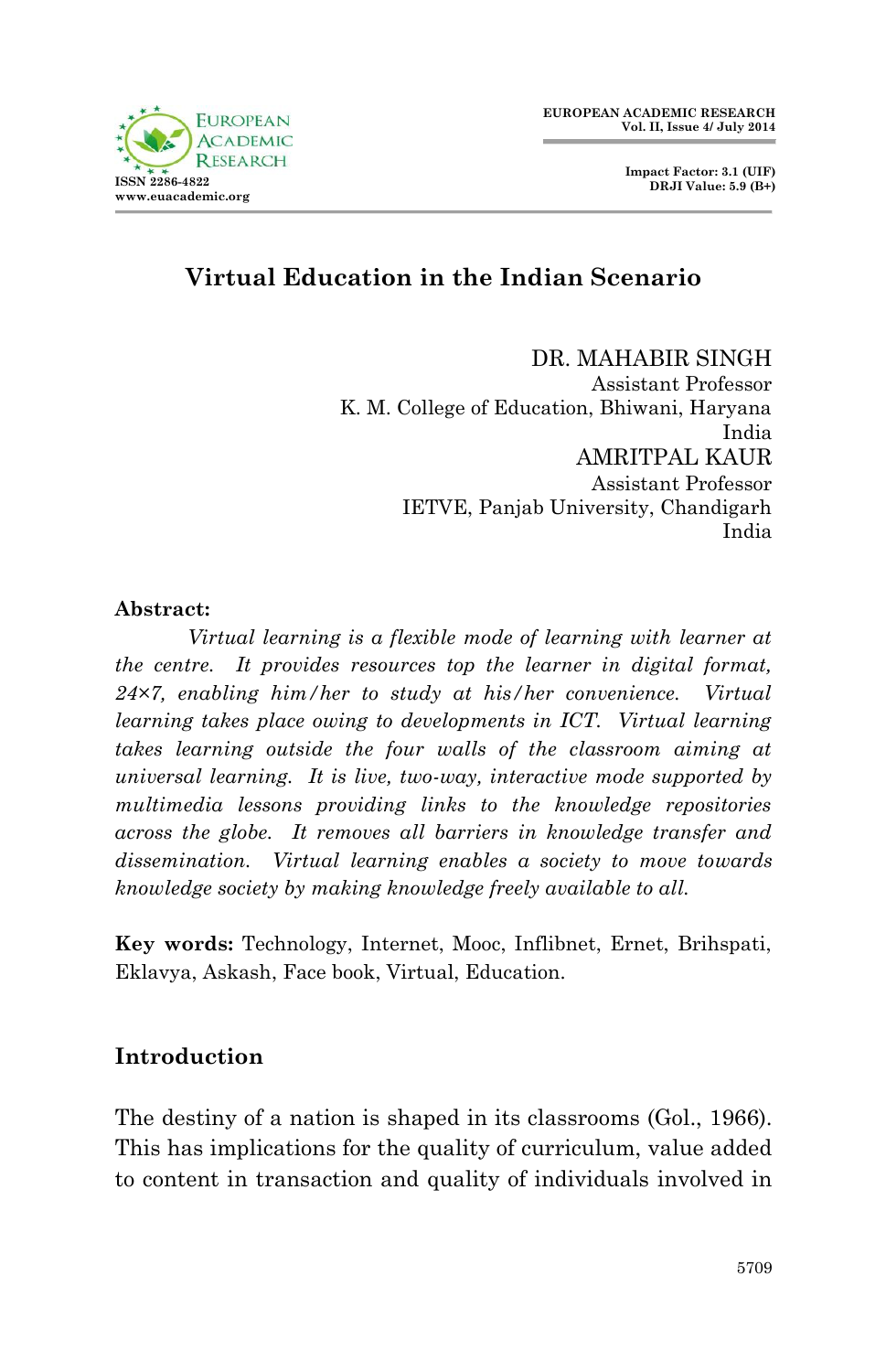Mahabir Singh, Amritpal Kaur*-* **Virtual Education in the Indian Scenario**

delivery of education directly and indirectly. (Chaudhary, Sohanvir et al. 2012, 18-25)

This is an era of everyday changes in every field including education due to rapid advancements in science and technology. Simultaneously, knowledge is expanding at lightning speed. To keep track of the advancements, the learners need to learn more, better and faster. This can be made possible today with the help of information and communication Technology. The rapid evolution of Information and Communication Technology and the emergence of the Information Society create numerous new opportunities for the improvement of the quality of education. Technology changes rapidly and in the next few years this could look very different. Education in the twentieth century has had remarkable changes in terms of the methods of imparting and receiving. India has the capacity to become the hub of technology-enabled teaching and learning with its IT artistry and strong education system.

Technology based learning can be viewed as an innovative approach for delivering well-designed, learner centred, interactive and facilitated learning environment to anyone at anyplace, anytime by utilising the attributes and resources of various digital technologies along with other forms of learning materials suited for open and distributed learning environment.

# **Virtual Learning**

It can be defined as learning opportunities delivered and facilitated by electronic technology. It differs from the traditional system only in the way the contents are delivered; virtual learning imparts all the three main components of learning, namely contents, learning methodologies and teaching methodologies. (P. Rangarajan, 2012, 21-32)

E-Learning strategy task Force (2002) U. K. Has defined e-learning as:- E-learning is a relatively new tool with the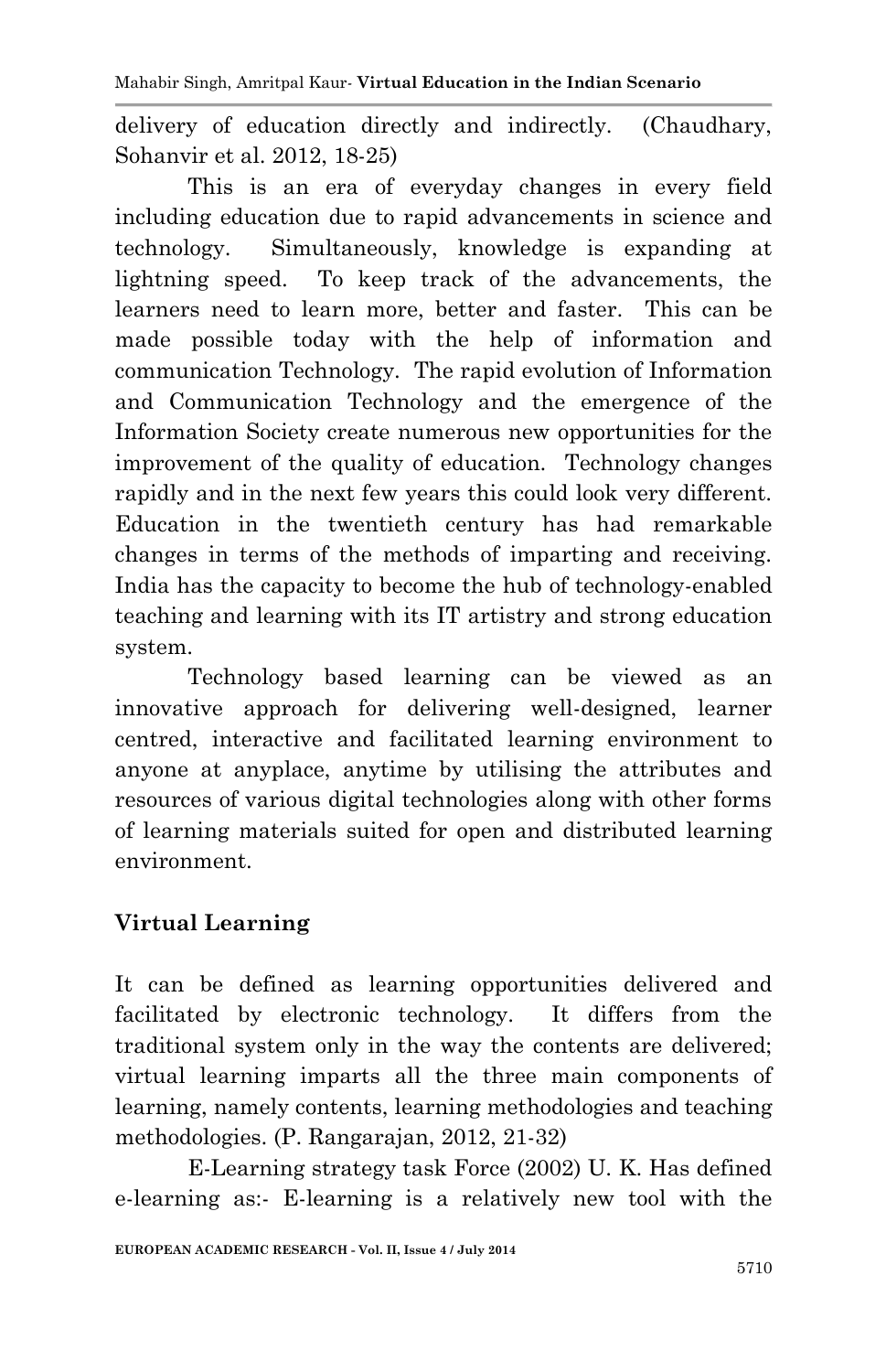potential to radically improve participation and achievement rates in education. Benefits include; the ability to customise learning to the needs of an individual and the flexibility to allow the individual to learn at their own pace, in their own time and from a physical location that suits them best. (Vijay Jaiswal, 2012, 14-24)

Virtual learning covers a wide set of applications of Computer-Assisted Instruction, Computer Based Learning, Web Based Learning, E-learning and Web Based Learning. Virtual learning is an interactive learning experience with access to online tutors which can be made available from any computer, once the user has the access through web browsers.

It permits the delivery of knowledge and information to learners at an accelerated pace, opening up new vistas of knowledge transfer. The biggest advantages of Virtual learning lie in its ability to cover distances. It is self paced, and learning is done at the learners' pace.



It also includes delivery of content and resources for teaching and learning via different communication protocols. Virtual learning mechanism involves a variety of professionals such as Instructional Designers, course Writer/Content Creators, Reviewers, Graphic Designers and Knowledge Organisers/Library and Information Professionals. Simply, Virtual learning is the mixture of technology and education**.** (P. Rengarajan, S. Senthilnathan, 2012)

# **Virtual Education in Indian Scenario**

**EUROPEAN ACADEMIC RESEARCH - Vol. II, Issue 4 / July 2014** In India, the education processes are primarily classroom lectures, presentations and laboratory experiments. These are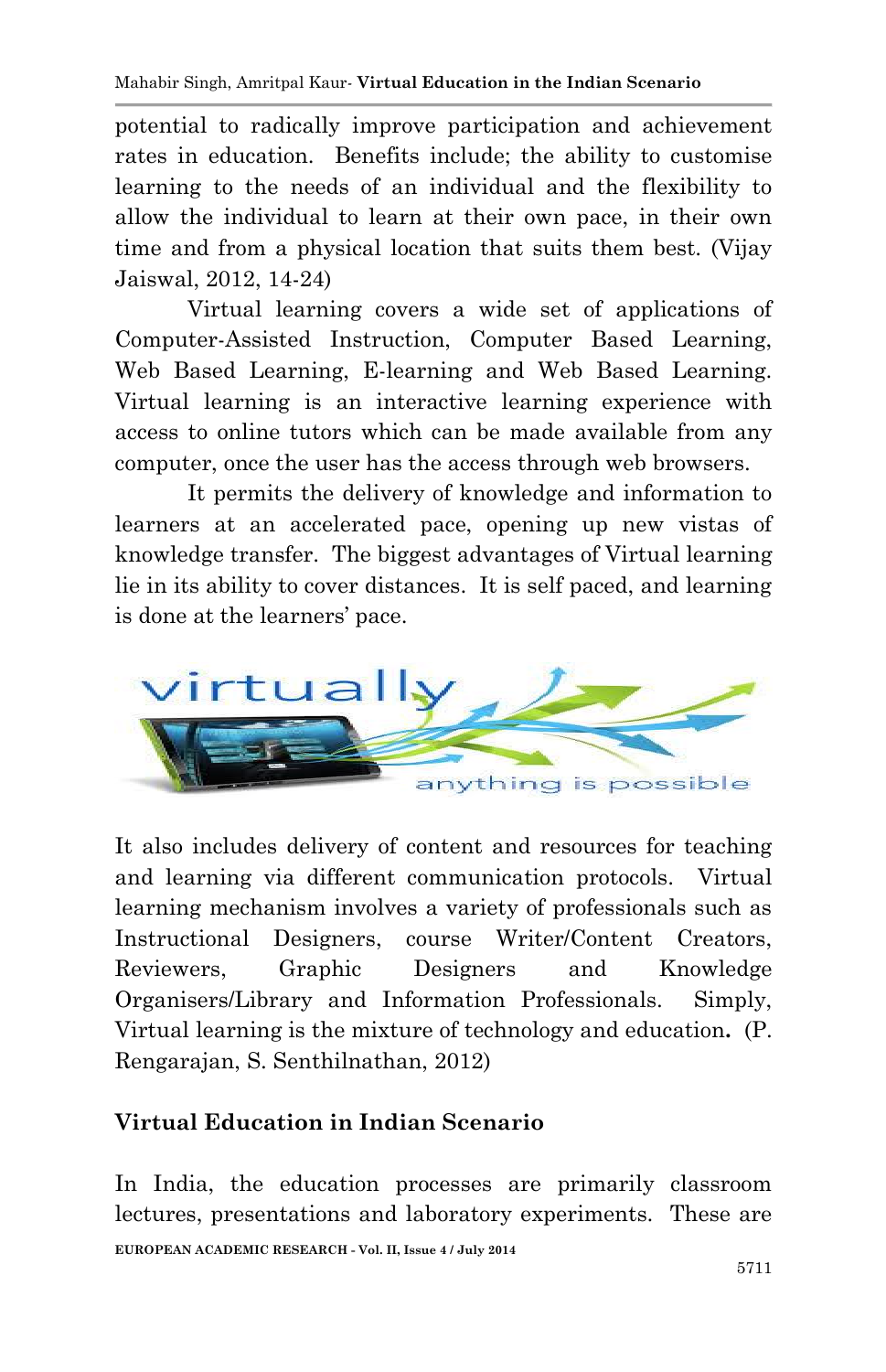supplemented with audio-visual aids like the use of projectors, stereo systems and the projection of films. The students are required to listen to understand. Today globalisation has generated a good vibration and life for higher education. The new era of technology enabled education or 'e-learning' is displacing the outdated traditional methods of learning. Elearning is also a broader term than 'on-line', 'virtual learning' or 'online education' which generally refers to purely web based learning. (J. Augustus Richard et al. 2012, p.5)

The UGC initiated a scheme called "ICT for Teaching and Learning Process" for achieving quality and excellence in higher education. Network facilities with the help of ERNET, Ministry of Information and Technology, Government of India were installed at UGC office to promote a healthy work culture. Along with this, UGC launched a mega program namely, 'UGC INFONET', a network of Indian Universities and colleges, by integrating Information and Communication Technology (ICT) in the process of teaching, learning and education management. The network is managed by RENET India and almost all the universities are its members. Information and Library Network (INFLIBNET), an autonomous Inter University Centre of UGC is the nodal agency for coordination and facilitation of the linkage between ERNET and Universities. In addition, UGC is encouraging creation of e-content/learning material for teaching learning process and management of education in colleges and universities. (N. Sundararajan et. Al., 2014, 3-11)

India is making use of powerful combination of ICT such as *open source software, satellite technology, local language interface, easy to use human-computer interface, digital libraries etc.* with a long term plan to reach the remotest of the villages. Community service centres have been started to promote e-learning throughout the country. Notable initiatives of use of ICT in education in India include:

1. Indira Gandhi National Open University (IGNOU) uses radio, television and internet technologies.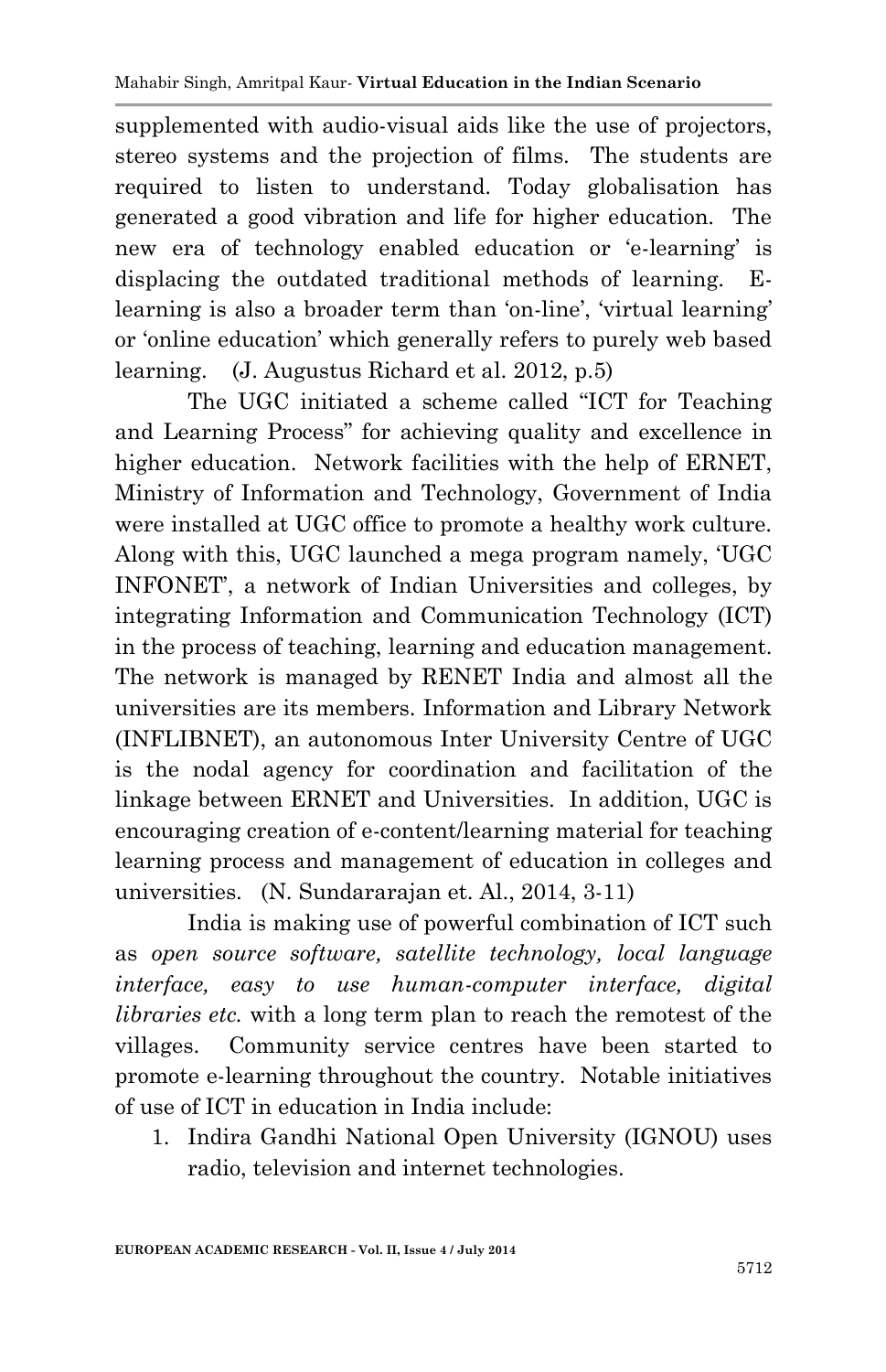- 2. IIT-Kanpur has developed 'Brihspati', an open source elearning platform (Virtual Class Room).
- 3. Eklavaya initiative: Uses internet and television to promote distance learning.
- 4. National Programme on Technology Enhanced Learning: a concept similar to the open courseware initiative of MIT. It uses internet and television technologies.

Premier institutions in Kolkata have entered into a strategic alliance with NIIT for providing programs through virtual classrooms. Jadavpur University is suing a mobile learning centre. IIT-Bombay has started the program of CDEEP (Centre for Distance Engineering Education Program) as emulated classroom interaction through the use of real time interactive satellite technology. (N. Sundararajan et al., 2014, p.7)

### **Recent trends**

The National Knowledge Commission (NKC) was appointed by the Prime Minister in 2005 recommended the creation of OERs to alleviate many of the problems being faced by the Indian Higher Education System namely that of paucity of high quality teachers, inadequate infrastructure of the universities and more specifically their libraries and poor quality of educational resources utilised at various schools and colleges. The NKC states:

> Our success in the knowledge economy hinges to a large extent on upgrading the quality of, and enhancing the access to, education. One of the most effective ways of achieving this would be to stimulate the development and dissemination of quality Open Access (OA) materials and Open Educational Resources (OER) through broadband Internet connectivity. (Srivastava, Manjulika, 2012, 8-13).

**NPTEL**: The first major initiative for creating OERs has been in the area of basic sciences and engineering sciences, namely the National Program on Technology Enhanced Learning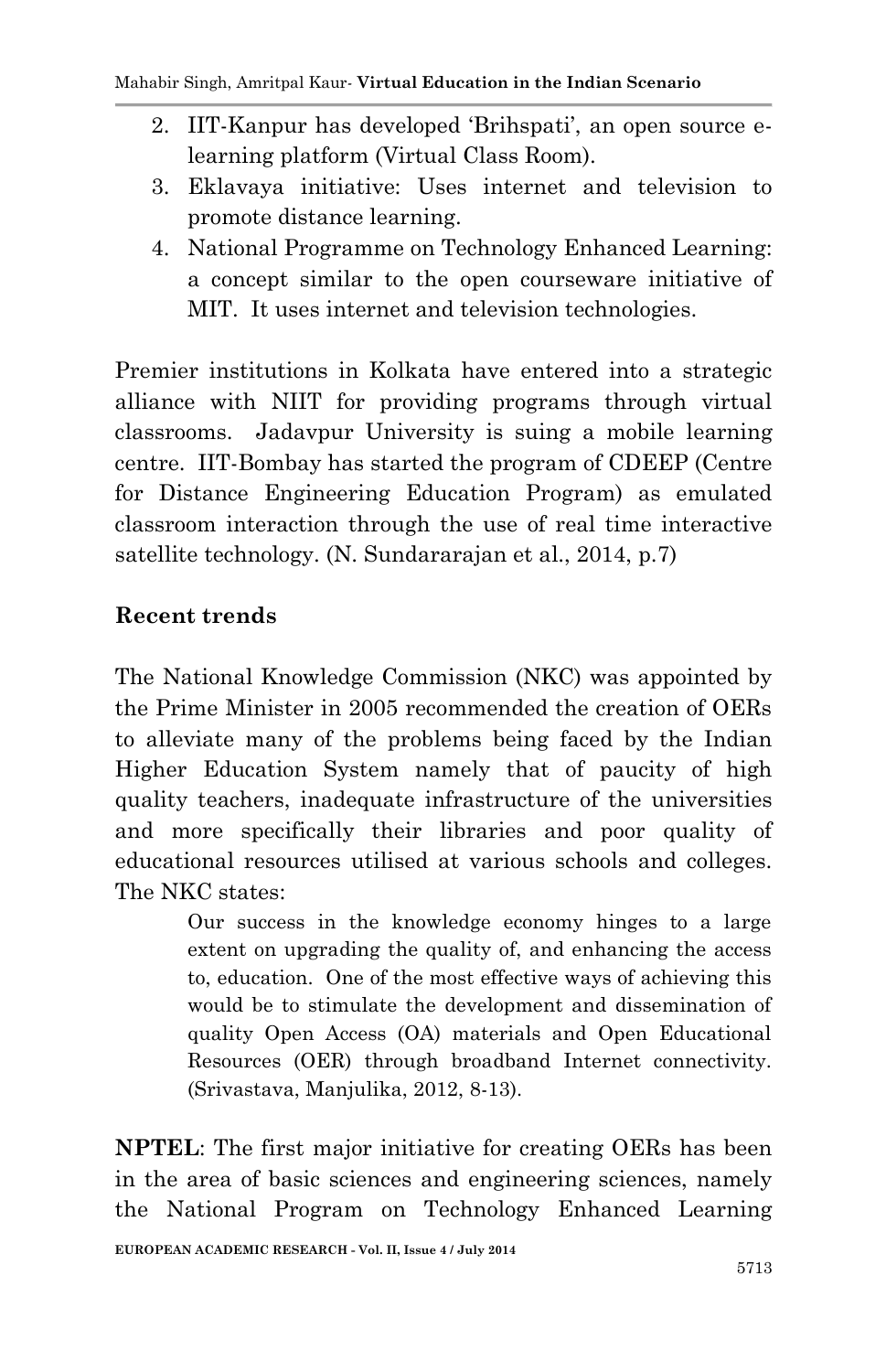(NPTEL) project launched in 2003. It is a joint venture of seven Indian Institutes of Technologies (IITs), the Indian Institute of Science and other premier institutions around the country and being funded by the Ministry of Human Resource Development (MHRD). The objective of NPTEL is to enhance the quality of engineering education by developing curriculum based video and we courses for the learners. The NPTEL also provides an opportunity for teachers and students from rural areas to learn from these high quality lectures and improve the quality of teaching in these rural colleges (www.nptel.iitm.ac.in) (Srivastava, Manjulika et al, 2012, 8-13)

**AAKASH**: In India under National Mission on Education through Information and Communication Technology (NME-ICT), Ministry of Human Resource Development (HRD) has launched the ost awaited ultra low cost tablet, "AAKASH" on 5th October, 2011. Aakash was developed to leverage the potential of ICT in providing high quality, personalised and interactive knowledge modules over the internet in a anytime, anywhere mode. The effective use of devices like interactive whiteboard and Aakash in the classroom by teachers and students in the blended environment will produce a drastic change not only in the conceptualisation, but also in teacher's attitude towards education. (J. Augustus Richard et. Al. 2012, p.5)

Indira Gandhi National Open University (IGNOU, 2009) is offering six online study programmes namely Masters in Library and Information Science (MLIS), Post Graduate Certificate in Cyber Law (PGCCL), Post Graduate Certificate in Agricultural Policy (PGCAP), Post Graduate Diploma in Good Safety and Quality Management (PGDFSQM), Post Graduate Diploma in Acupuncture (PGDACP) and Appreciation Programme in Sustainability Science (APSS). (Manjulika, 2012, 8-13)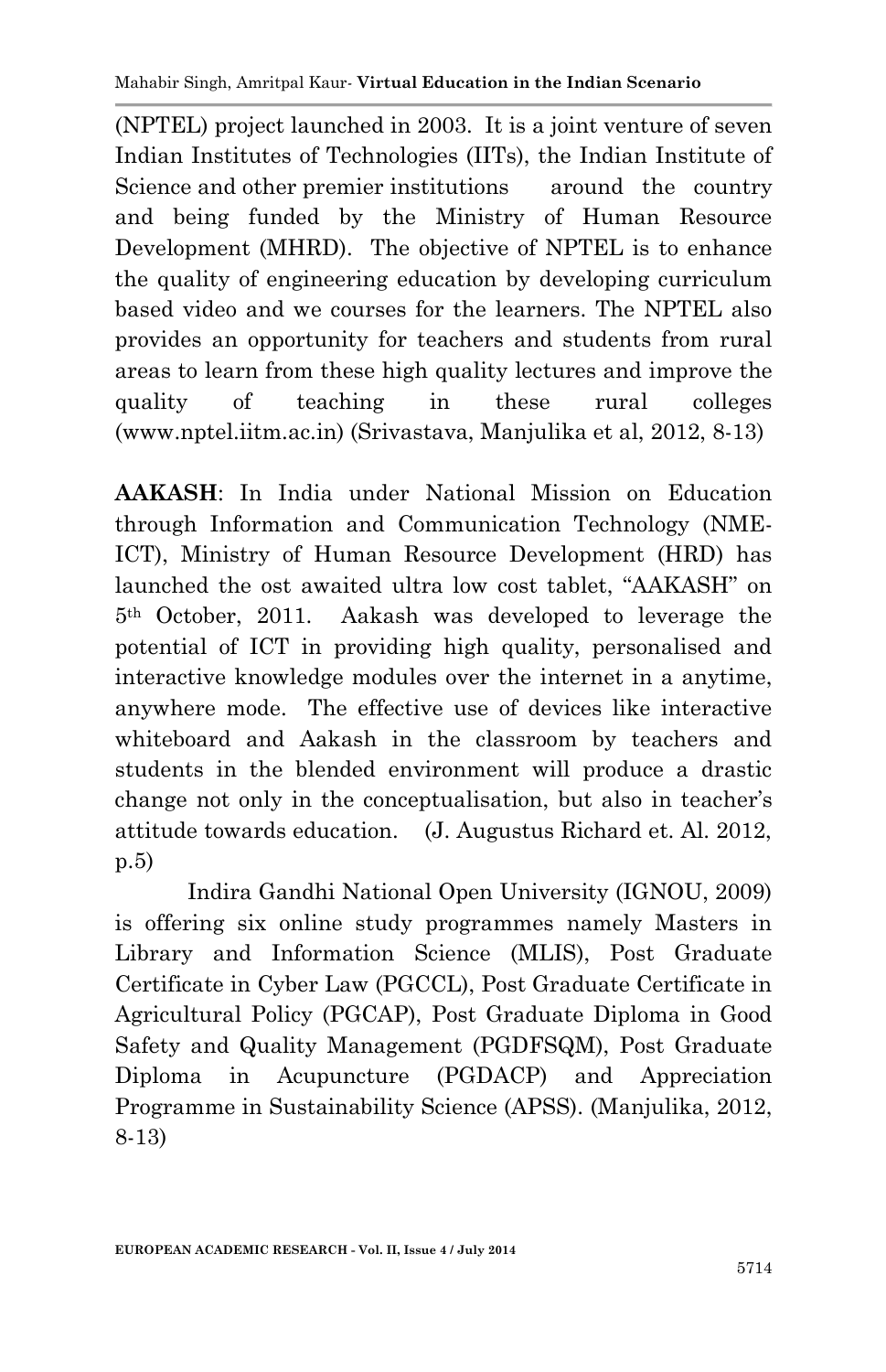**eGyan Kosh:** is an initiative of IGNOU to provide open access to Self-Learning Materials (SLMs) developed for different academic programmes of IGNOU. These SLMs are in text and video formats. These are being widely used by curricula designers and course writers of state open universities and other distance learning providers. The materials are also highly used by lifelong learner communities for various purposes such as preparation of competitive examinations, preparation of examination. eGyan Kosh is accessible to registered users only, however, registration is free of charge. Education Broadcast is a webcasting facility available in eGyan Kosh providing a link to IGNOU channels-Gyan Darshan, Gyan Vani and EDUSAT. Virtual class provides links to all the online programmes of the Univesity. (http//www.egyankosh.ac.in) (Manjulika, 2012, 8-13)

**Eklavaya**: The Eklavaya project has been launched by IIT, Bombay in collaboration with Naitonal Mission for Education through ICT (MHRD, 2009), a venture of MHRD. Under this project, content has been developed in various Indian Languages which is distributed through the Internet. The Eklavaya project has also developed an Open Source Educational Resources Animation Repository (OSCAR) and provides web based interactive animation for teaching various concepts and technologies. It has already achieved the goal of developing some reusable animations for secondary and senior secondary level education and is now continuing to develop animation for tertiary level education. (eklavaya.it.iitb.ac.in)

Forty-two percent of rural India's internet users prefer using the internet in local languages. The high prevalence of content in English is a hurdle for much of rural India. Collegegoers remain the largest users of the internet in India, followed by young men. While the IMAI report paints an optimistic picture of internet use in the country, another report by the Broadband Commission for Digital Development, ranked India 145 of around 200 countries for the percentage of individuals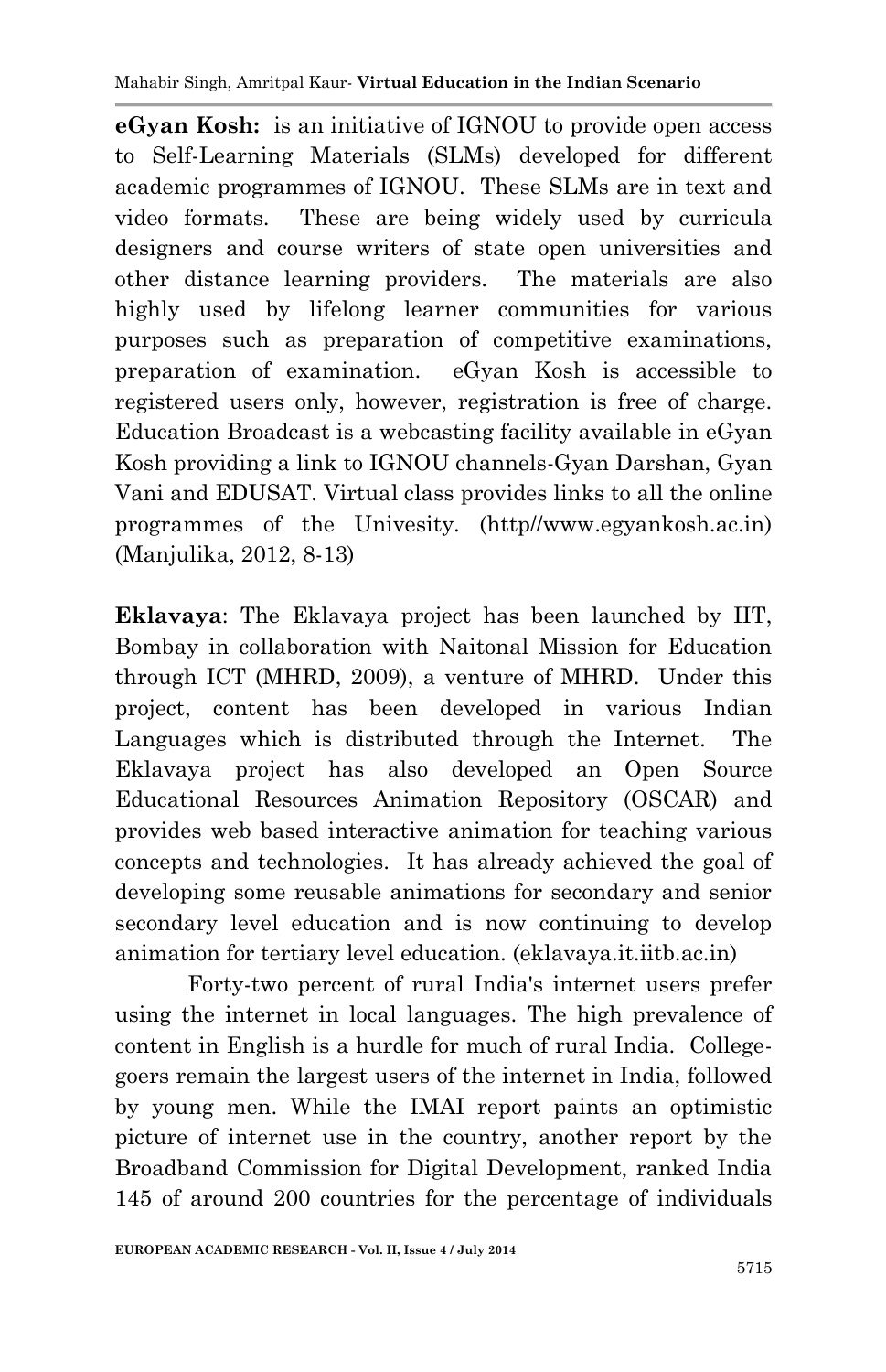using the internet. Chakravarti, however, insists that India's performance when it comes to internet penetration is an achievement, given the country's current infrastructure. (http://timesofindia.indiatimes.com)

**The MOOC**A Massive Open Online Course (MOOC) is a model for delivering learning content online to any person who wants to take a course, with no limit on attendance. A Massive Open Online Course is an online course aimed at unlimited participation and open access via the web. In addition to traditional course materials such as videos, readings and problem sets, MOOCs provide interactive user that help build a community for Students, Professors and Teaching Assistants.

The MOOCs do not suggest that computers will make classrooms obsolete. On the other hand, they say that online instruction will change the nature of teaching on campus, making it more engaging and efficient. The traditional model of instruction, where students go to class to listen to lectures and then head off on their own to complete assignments, will be inverted. Students will listen to lectures and review other explanatory material alone on their computers and then they will gather in classrooms to explore the subject matter more deeply-through discussions with professors, say, or through lab exercises. In theory, this 'flipped classroom' will allocate teaching time more rationally, enriching the experience of both professor and student. (N. Sundararajan et al, 2014)

#### **Benefits of MOOCs**

- 1. Low barriers to student entry.
- 2. Easier to cross disciplines and institutional barriers.
- 3. Multiple languages.
- 4. Produce and deliver in short timeframe.
- 5. Informal setting
- 6. Enhance personal learning environment and network by participating.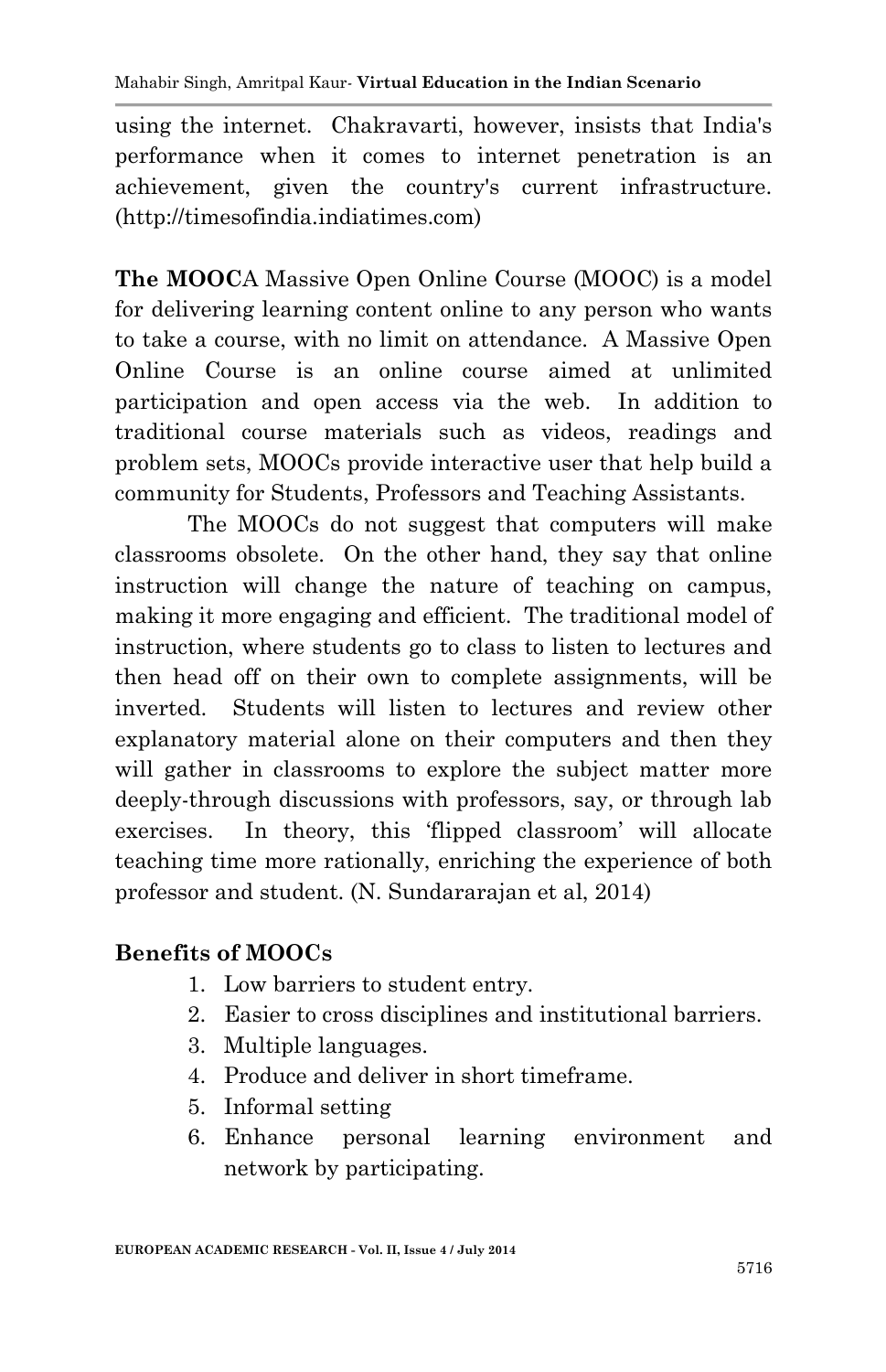7. Improve lifelong learning skills. (N. Sundararajan et al, 2014, 3-11)

### **Virtues of Virtual Learning**

Virtual learning has changed the way we work, be it may professional, trade, crafts, business or education. It plays a vital role in the modern system of education. Virtual learning has a deep impact on education. The virtues of virtual learning are:

- It gives every learner a free and friendly access to the resources media at anytime, anywhere.
- It keeps the learner engaged with the text.
- It promotes the new culture of learning new skills.
- It supports schools in sharing experiences and information with others.
- It provides instant and random access.
- It also gives opportunities for learners to develop their own ideas.
- Learning with virtual brings students valuable connections with others and gives a sense of real world relevance and broadens the educational community.
- It stimulates the student's senses and learning becomes productive.
- It provides opportunity for students to experience the thrill of chasing knowledge they really want.
- Today students and teachers can fulfil their thirst for knowledge by means of the internet. (Priyaj Murtuj Patil, 2012).
- Wide reach
- Low per unit cost
- Eliminate geographical barriers.
- It promotes paperless learning process and thus is environment friendly.
- Provides learning resources in multimedia format for better understanding.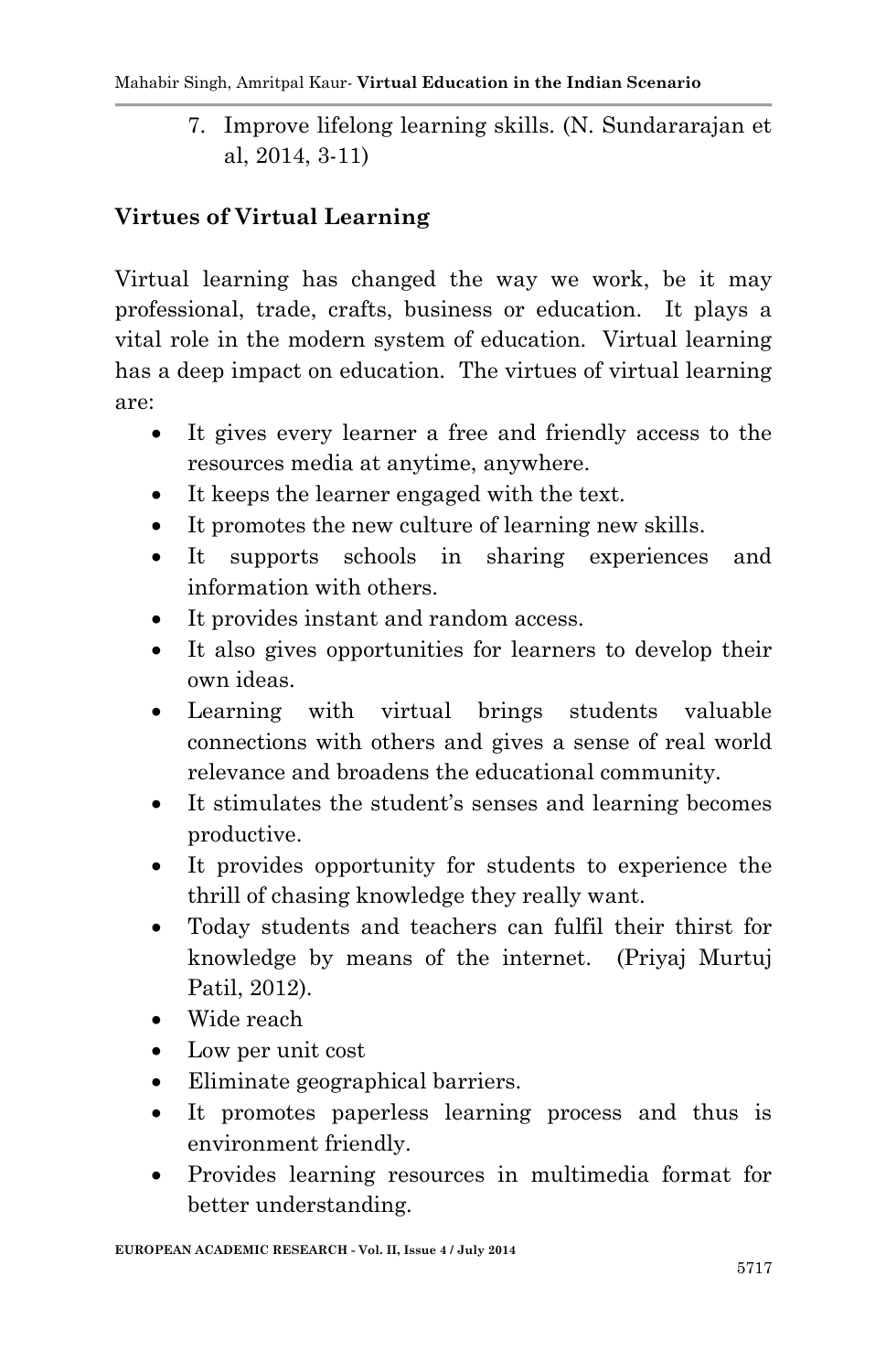- Virtual learning provides convenience of anytime, anywhere learning.
- Ability to serve diverse population.

#### **Internet usage in India**

By October, the nation had crossed the 200 million mark, says a report released by the Internet and Mobile Association of India (IMAI) and IMRB. The report estimates 243 million internet users in the country by June 2014, overtaking the US as the world's second largest internet base after China.

While Indians primarily use the internet for communication, largely in the form of email, social media is also an important driver of internet use in India. This facet of the IMAI report can be corroborated with data from other sources such as Facebook, according to which India had 82 million monthly active users by June 30, 2013, the second largest geographical region for Facebook after the US and Canada. Facebook does not operate in China.

Internet penetration in India is driven largely by mobile phones, with some of the cheapest and most basic hand-sets today offering access to the internet. India has 110 million mobile internet users of which 25 million are in rural India. The growth of internet penetration in rural India is driven largely by the mobile phone; 70% of rural India's active internet population access the web via mobile phones. This may have to do with the difficulty in accessing PCs.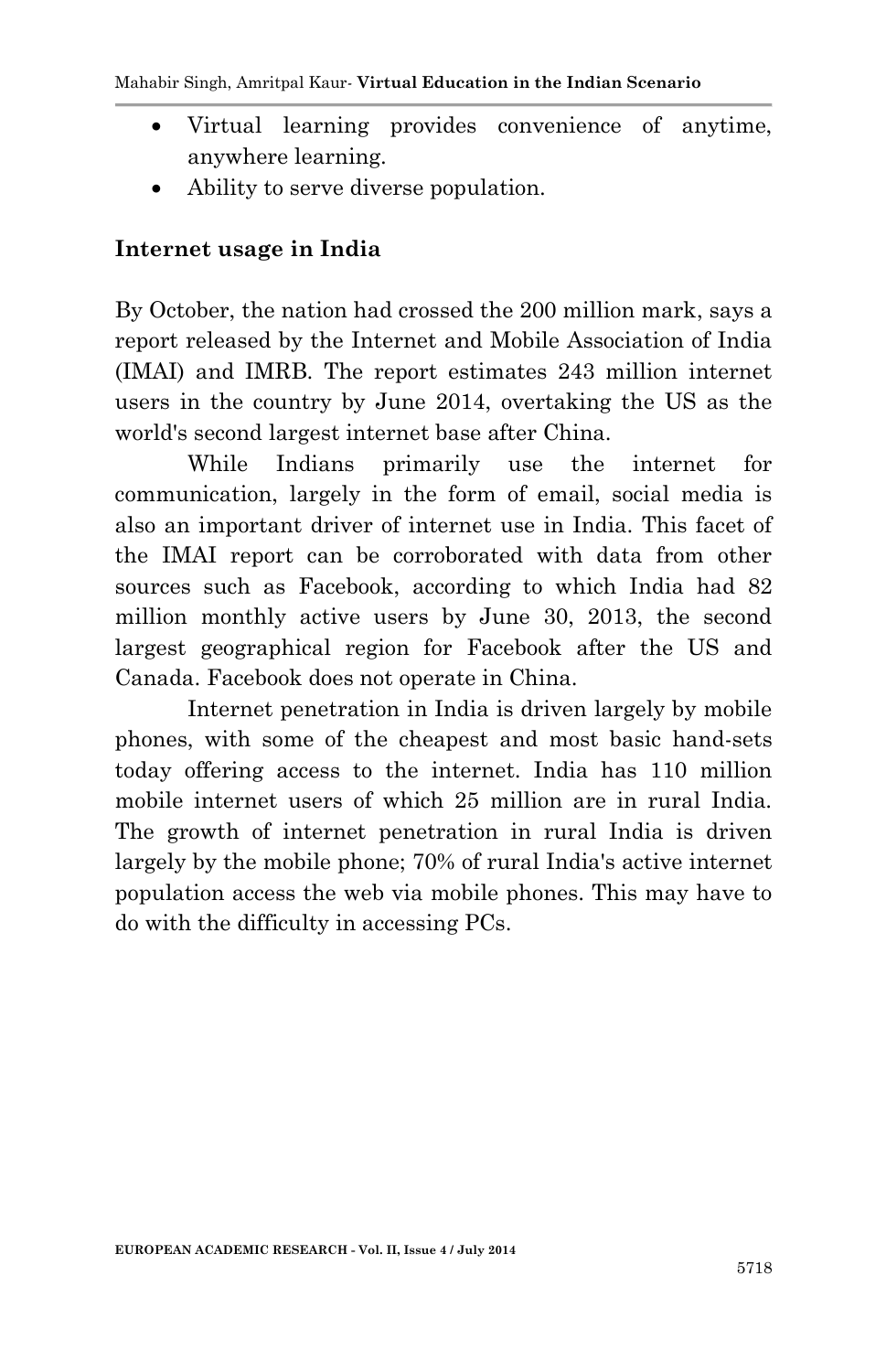

Source: # Icube 2010<br>\* Keynote given by Rajan Anandan (Goolgie MD) at both Adtech & www.economictimes.indiatimes.com ( http://bit.ly/dU7FSi )<br>^ http://www.iamai.in/Upload/Research/ecomm21\_47.pdf



**Source: http://www.reportingindia.com/page/2 assessed on 13th June, 2014.**